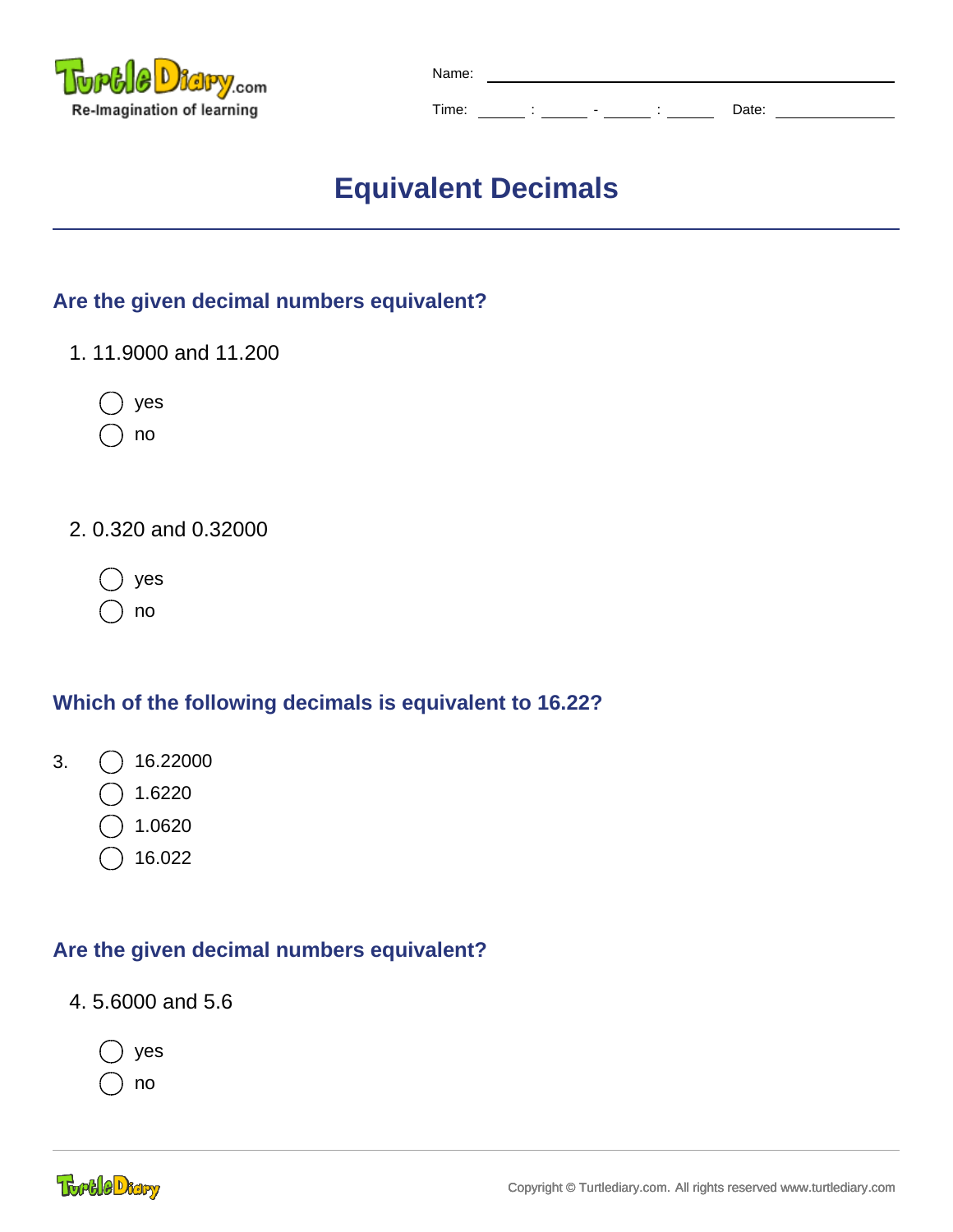#### **Which of the following decimals is equivalent to 0.0480?**

- 5.  $\bigcirc$  4.80
	- 0.048
	- 0.00048
	- 4.800

#### **Which of the following decimals is equivalent to 0.8360?**

- 6.  $\bigcirc$  8.36
	- 0.06
	- 8.3
	- 0.836

## **Which of the following decimals is equivalent to 0.07250?**

- 7.  $\bigcap$  7.25
	- 0.00725
	- 0.0725
	- 7.250

# **Which of the following decimals is equivalent to 0.3900?**

- 8.  $\bigcirc$  3.90
	- 0.039
	- 0.0039
	- 0.39

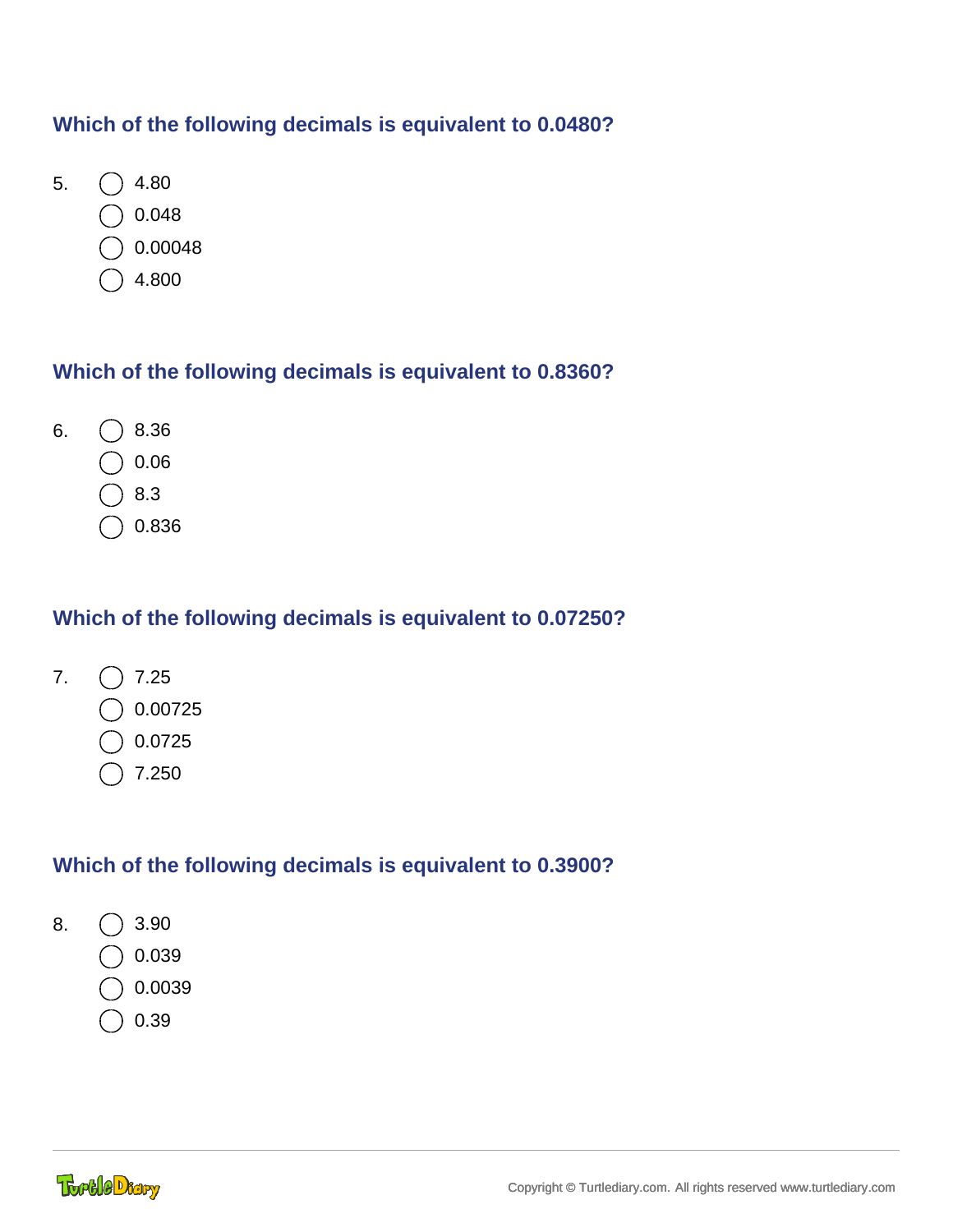#### **Which of the following decimals is equivalent to 57.2000?**

- 9.  $\bigcirc$  57.0
	- 5.720
	- 57.20
	- 572.0

#### **Which of the following decimals is equivalent to 0.84?**

- 10.  $\bigcirc$  0.0840
	- 84.0
	- 0.8400
	- 8.4

## **Which of the following decimals is equivalent to 27.3300?**

- 11.  $\bigcap$  2.730
	- 27.33
	- 273.30
	- 0.027

#### **Which of the following decimals is equivalent to 9.24?**

- 12.  $\bigcirc$  9.240
	- 9.024
	- 92.40
	- 924.0